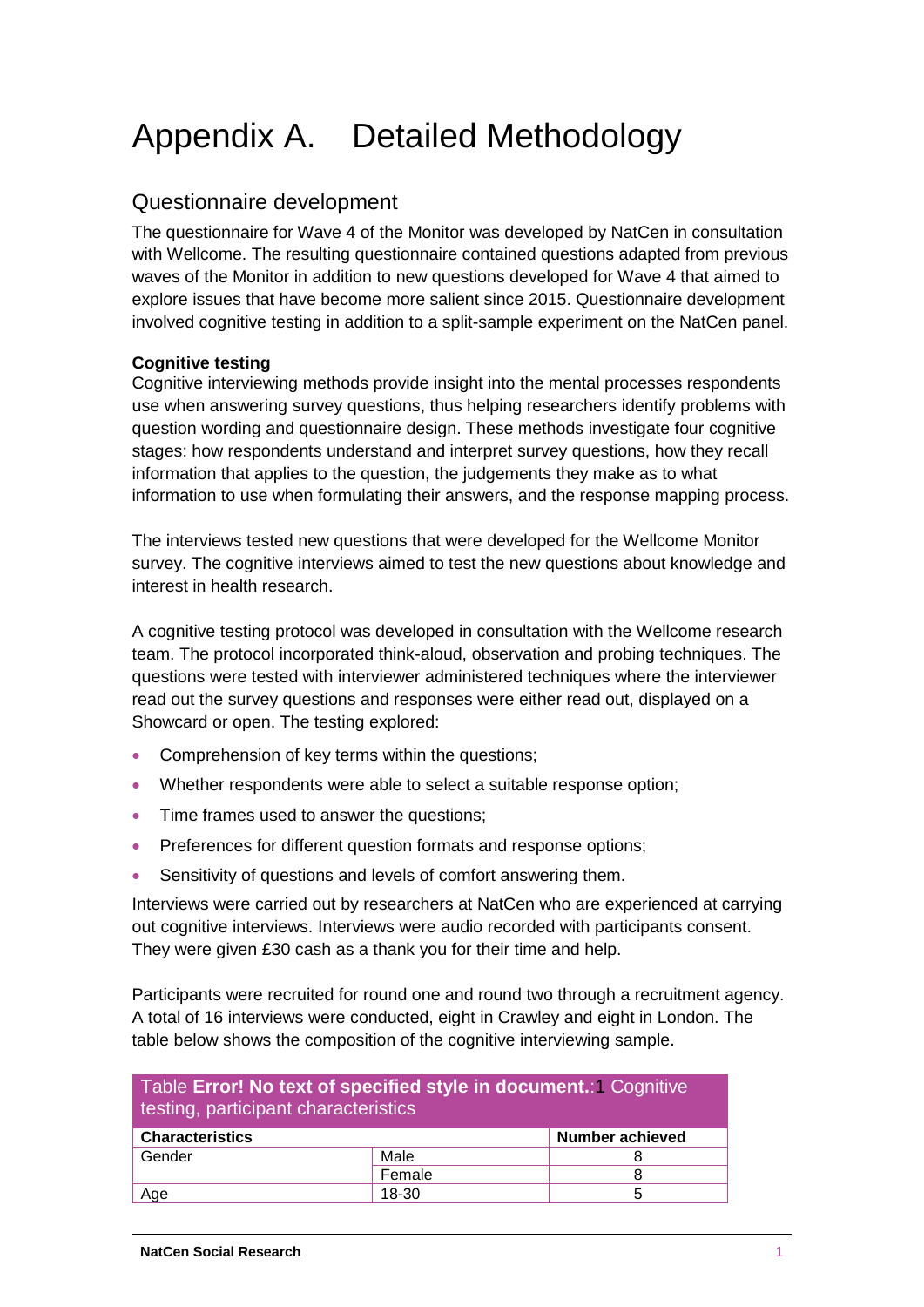|                     | 31-59                                     | 6              |  |
|---------------------|-------------------------------------------|----------------|--|
|                     | $60+$                                     | 5              |  |
| Education           | A level or above                          | 8              |  |
|                     | <b>GCSEs or below</b>                     | 8              |  |
| Interest in science | Very interested                           | $\overline{3}$ |  |
|                     | Fairly interested                         | 7              |  |
|                     | Not very interested                       | 4              |  |
|                     | Not at all interested<br>$\overline{2}$   |                |  |
| University degree   | 1 BSc - maths & MSc - economics & finance |                |  |
|                     | 1 currently studying construction         |                |  |
| Occupation          | Care manager                              |                |  |
|                     | <b>Student</b>                            |                |  |
|                     | Credit controller                         |                |  |
|                     | Works planner - construction              |                |  |
|                     | Part-time administrative assistant x2     |                |  |
|                     | Work experience coordinator               |                |  |
|                     | Online seller - beauty products           |                |  |
|                     | Accounting and finance                    |                |  |
|                     | <b>Building surveyor</b>                  |                |  |
|                     | Receptionist                              |                |  |
|                     | Personal trainer                          |                |  |
|                     | Retiree                                   |                |  |
|                     | Passenger escort                          |                |  |
|                     | Business development manager              |                |  |
|                     | Customers services agent                  |                |  |

The interviews were summarized by researchers who reviewed the audio recording of each interview. All interview summaries were written into a structured Excel template. Responses to each test question were recorded, along with observations made by interviewers, any think aloud and the responses to each of the scripted probes. Once the matrix was completed, the data in the matrix was reviewed thematically. The analysis was written into a report and discussed with Wellcome Trust, from which recommendations for the Monitor questionnaire were made.

#### **Split-sample experiment**

Previous waves of the Monitor have consistently referred to 'medical research' in the questionnaire. For the fourth wave, a split-sample experiment was conducted on the October 2018 wave of the NatCen panel in order to inform the decision of whether to continue referring to 'medical research' or to switch to 'health research'.

Respondents were randomly split into two groups. One group of respondents were asked the extent to which they were interested in medical research, and half were asked the extent to which they were interested in health research.

Significantly more people said they were very or fairly interested in health research than in medical research (88 per cent compared to 83 per cent). It was decided that for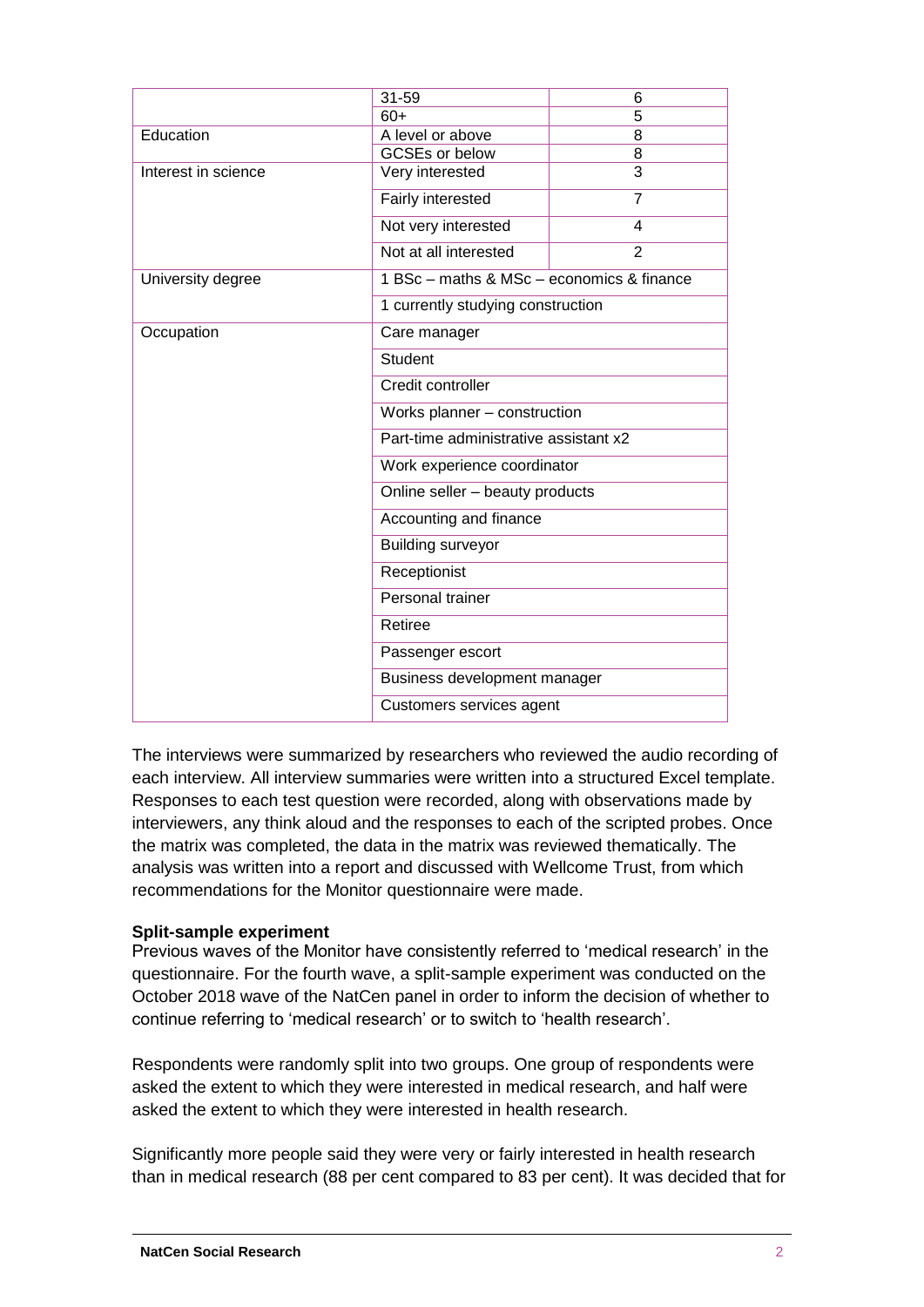the fourth wave of the Monitor the questionnaire would switch to using 'health research', reflecting the current terminology used by Wellcome.

# Fieldwork

Fieldwork was conducted using the random-probability NatCen Panel<sup>1</sup>. The NatCen Panel is a panel of people recruited from the British Social Attitudes (BSA) survey, a high-quality, random probability face-to-face survey. Respondents interviewed as part of BSA were asked at the end of the interview to join the Panel. For this survey, all panel members recruited from BSA 2017 and 2018 and who had not subsequently left the panel were invited to participate and the random probability design was therefore maintained.

Fieldwork was conducted using a sequential mixed-mode web/telephone design over a four-week fieldwork period to allow those without internet access, or those who might not be 'readily available' to take part. Participants were initially invited to take part online, and web fieldwork ran from 16 November to 16 December 2018, those not completing an online interview were issued to telephone fieldwork which ran from 22 November to 16 December 2018. A total of 2,708 people took part in the survey, of whom 2,336 (86%) completed online and 372 (14%) completed on the phone. A £5 love to shop gift card was sent as a 'thank you' to those who participated.

Response rates are a simple indicator of quality for surveys based on probability samples and are summarised in Table **[Error! No text of specified style in](#page-2-0)  [document.](#page-2-0)**:2. This survey achieved a 57% response rate among those panellists invited to participate. When taking account of non-response at the BSA interview and then also at the point of recruitment to the panel, our overall response rate was 15%.

<span id="page-2-0"></span>

| Table Error! No text of specified style in<br>document.: 2 Survey response |        |  |
|----------------------------------------------------------------------------|--------|--|
| <b>Response to the survey</b>                                              |        |  |
| Issued                                                                     | 4,775  |  |
| Deadwood                                                                   | O      |  |
| Achieved                                                                   | 2,708  |  |
| <b>Survey response rate</b>                                                | 57%    |  |
| <b>Overall response</b>                                                    |        |  |
| <b>BSA</b> issued                                                          | 19,942 |  |
| <b>BSA</b> deadwood                                                        | 1,914  |  |
| <b>BSA</b> productive                                                      | 7,867  |  |
| Recruited to panel                                                         | 4,993  |  |
| <b>BSA</b> response rate                                                   | 44%    |  |
| Panel recruitment rate                                                     | 63%    |  |
| Panel deadwood                                                             | 5      |  |
| Overall survey response rate<br>15%                                        |        |  |

-

<sup>&</sup>lt;sup>1</sup> More information on the design of the NatCen Panel can be found at http://www.natcen.ac.uk/media/1484228/Developing-the-NatCen-Panel-V2.pdf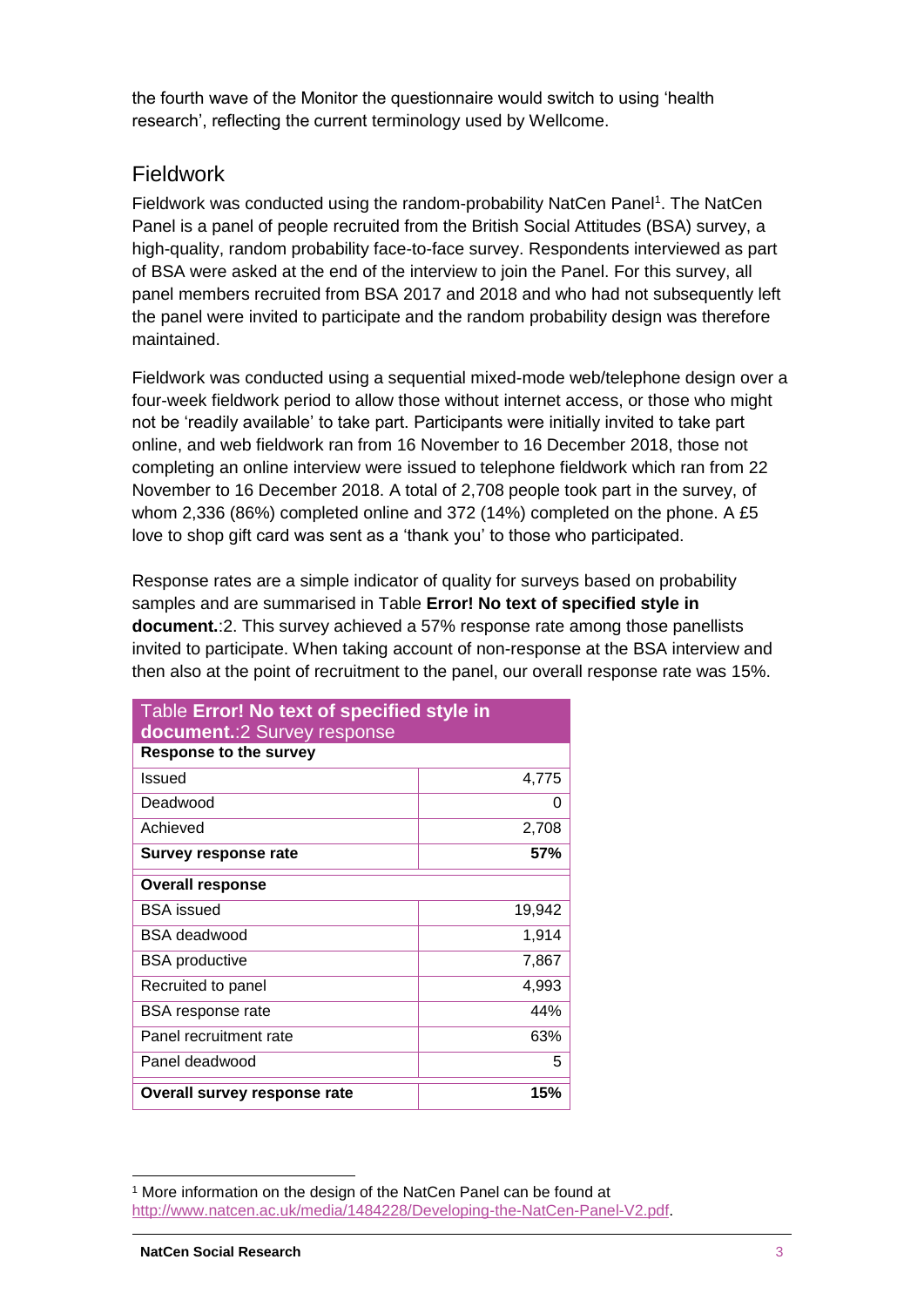# Questionnaire error

During early data checking, two routing errors were identified in the questionnaire affecting a sub-group of the sample. This resulted in some people not being asked the questions HlthInfWho (source of health information), EthnicCat (ethnicity), or CareResp (whether they have any caring responsibilities). This error was promptly corrected, and participants with missing data were re-contacted to answer the missing data. Overall, this error resulted in 11 participants having missing data at HlthInfWho, and 187 participants having missing data at EthnicCat and CareResp.

#### Analysis

#### **Weighting**

The data used in the report have been weighted to adjust for non-response at three stages: non-response at BSA<sup>2</sup>, non-response at point of recruitment to the Panel, and non-response to the Monitor survey itself.

#### **Statistical significance**

All estimates have been tested for statistical significance, and all differences between groups reported are statistically significant unless stated otherwise. Statistical testing was conducted at the 95 per cent level<sup>3</sup>.

## Coding of open-text responses

Three open-text questions about mental health were coded by NatCen (see [Main](file:///C:/Users/greenwoe/AppData/Local/Microsoft/Windows/INetCache/Content.Outlook/YXIGX6WZ/Wellcome%20Monitor_Dec18_V10_Fifth%20Draft_200919.docx)  [Report, Chapter](file:///C:/Users/greenwoe/AppData/Local/Microsoft/Windows/INetCache/Content.Outlook/YXIGX6WZ/Wellcome%20Monitor_Dec18_V10_Fifth%20Draft_200919.docx) 8) Code-frames were developed in consultation with Wellcome and were refined following an initial review of the data. The full code frame was as follows:

<sup>1</sup> <sup>2</sup> BSA weights also adjust for selection probabilities within households.

 $3$  This means that 19 times of 20 the observed results (for example, differences between groups) are 'real' and not caused by random variation in the sample.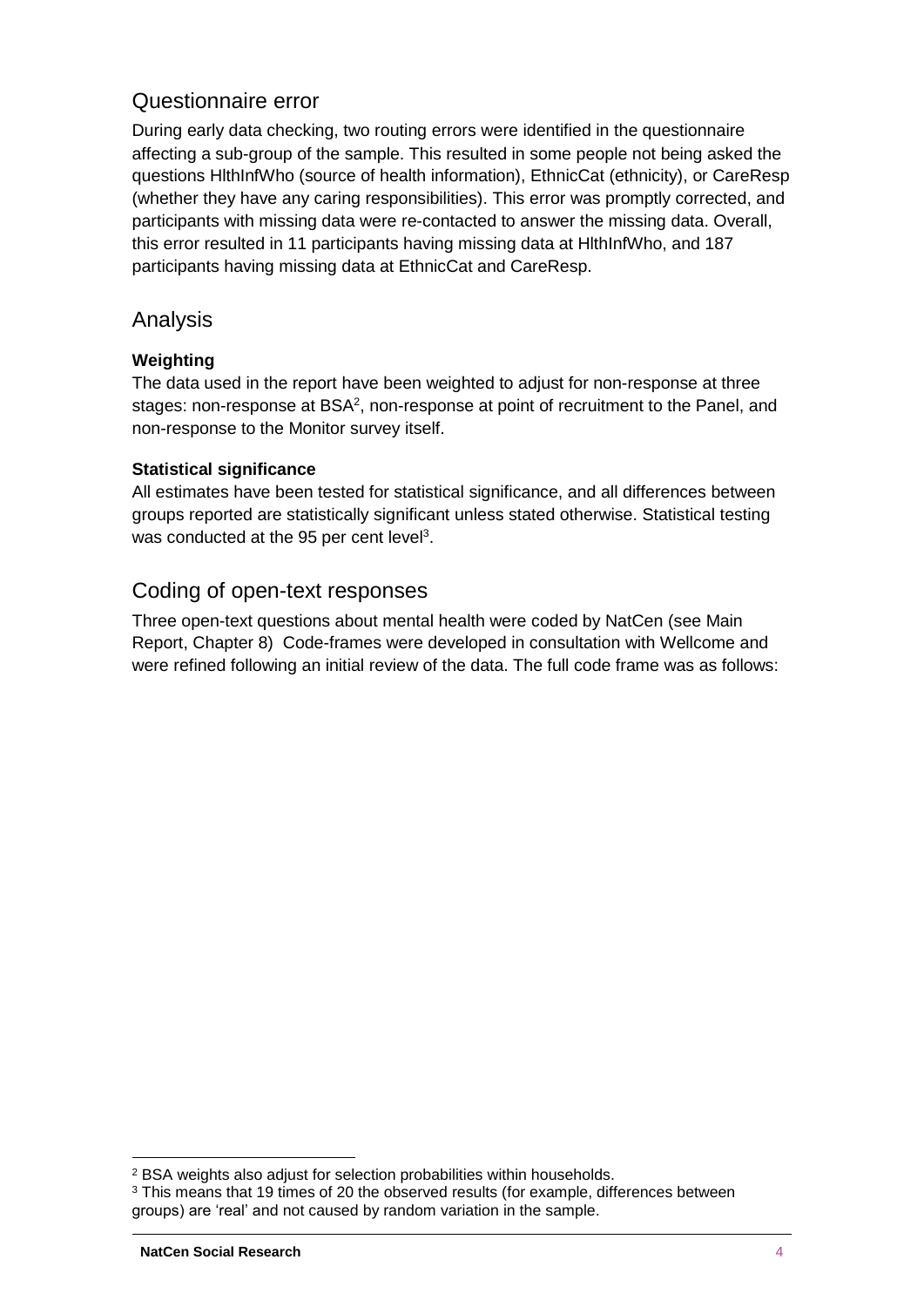**UndMH1:** What do you understand by the term 'mental health problem'?

| <b>CODE</b> | <b>DESCRIPTION</b>                                                   | <b>EXAMPLES</b>                                                                              |  |
|-------------|----------------------------------------------------------------------|----------------------------------------------------------------------------------------------|--|
|             | Specific condition named                                             |                                                                                              |  |
| 01          | A phobia                                                             | "anxiety, depression, forming obsessions, phobias, etc."                                     |  |
|             |                                                                      | "Depression anxiety bi polar schizophrenja phobias anorexia"                                 |  |
| 02          | Panic attacks                                                        | "People who suffer from mental health problems may suffer from anxiety /panic attacks."      |  |
|             |                                                                      | "Problems with interacting with other people, depression, anxiety, panic attacks"            |  |
| 03          | Post-traumatic stress disorder                                       | "Mental health problems can cover a number of problems. Depression, autism, bi-polar,        |  |
|             |                                                                      | dementia, Post traumatic syndrome"                                                           |  |
|             |                                                                      | "Post Traumatic Stress Disorder (PTSD), depression, anxiety, agoraphobia and other           |  |
|             |                                                                      | phobias, hyper arousal."                                                                     |  |
| 04          | Attention Deficit Hyperactivity Disorder (ADHD) or Attention Deficit | "Depression, Axniety, ADHD, Phycosis, OCD, Bipolar, Schizophrenia"                           |  |
|             | Disorder (ADD)                                                       | "I think there is all kinds of mental health depression Anxiety bipolar personality disorder |  |
|             |                                                                      | ADHD and lots more a lot runs in my family"                                                  |  |
| 05          | Bipolar disorder (or 'manic depression')                             | "Mental health issues could be depression, bipolar, anxiety."                                |  |
|             |                                                                      | "Somebody who is suicidal, manic depressive"                                                 |  |
| 06          | Depression                                                           | "People that get very depressed"                                                             |  |
|             |                                                                      | "Clinical depression"                                                                        |  |
|             |                                                                      | "Any issues that affects your mental wellbeing, such as depression."                         |  |
| 07          | Post-natal depression                                                | "Mental health is how a person feels and acts. Like post natal depression, depression, bi    |  |
|             |                                                                      | pola, and dementia, etc"                                                                     |  |
| 08          | Dementia (including Alzheimers)                                      | "Various illnesses which affect a persons wellbeing like depression, anxiety bi              |  |
|             |                                                                      | polar, dementia"                                                                             |  |
|             |                                                                      | "Bipolar disorder, autism, Asperger, alzheimers"                                             |  |
| 09          | An eating disorder (e.g. anorexia, bulimia, binge eating disorder)   | "Problems include depression, anxiety, ptsd, anorexia and bulimia amongst others."           |  |
|             |                                                                      | "Anything that affects the health of your mind, including but not limited to, depression,    |  |
|             |                                                                      | eating disorders, bipolar etc"                                                               |  |
| 10          | Nervous breakdown                                                    | "Nervous breakdown, anxiety, panic disorders."                                               |  |
| 11          | A personality disorder                                               | "Behavioral problems, Personality problems or medical problems relating to how one is        |  |
|             |                                                                      | feeling or thoughts they are having."                                                        |  |
|             |                                                                      | "Depression, anxiety, problems with eating, personality"                                     |  |
|             |                                                                      | "Depression Schizophrenia Addiction OCD Personality Disorders"                               |  |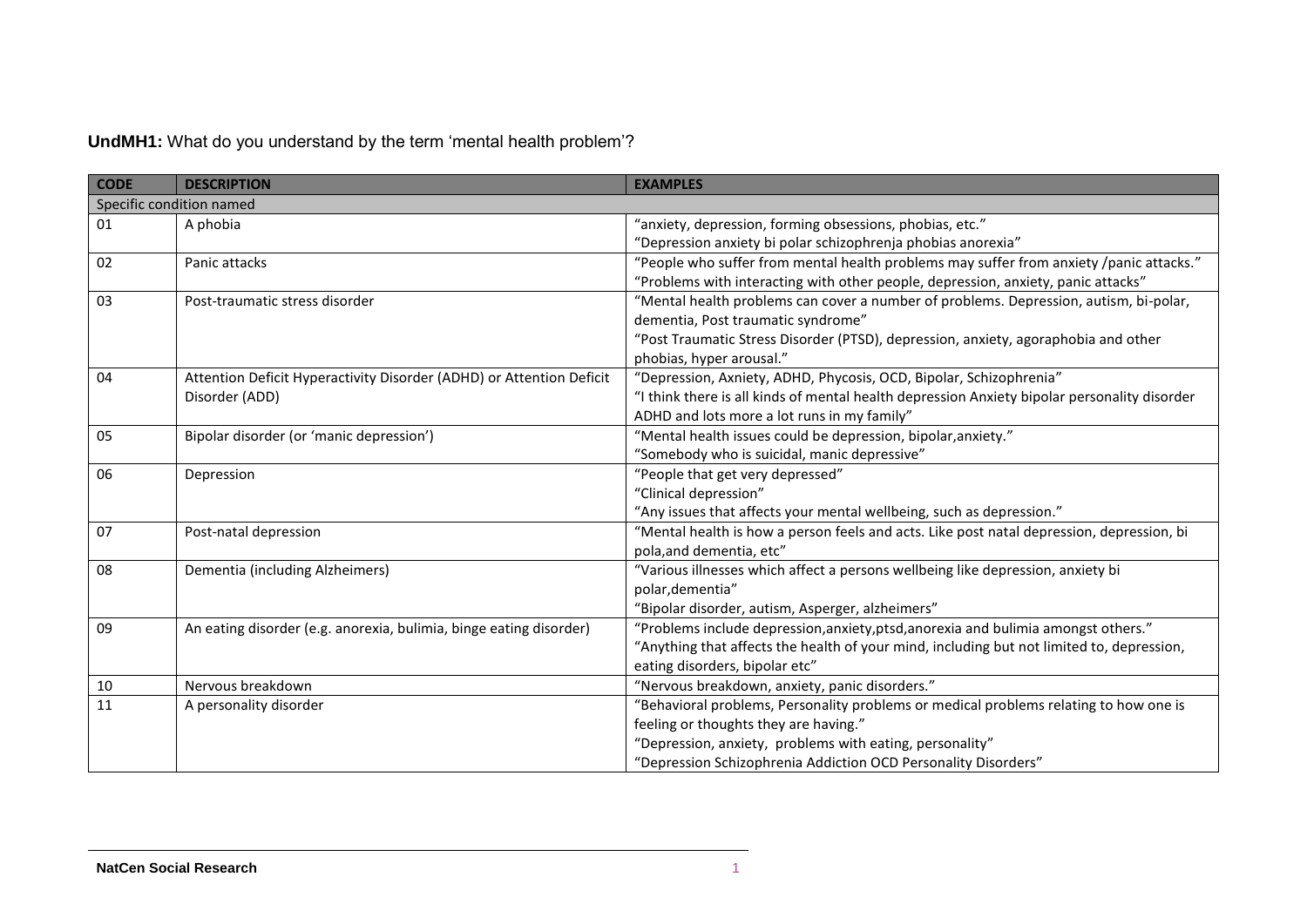| 12          | Psychosis or schizophrenia                                           | "psychotic illnesses such as schizophrenia"                                                |
|-------------|----------------------------------------------------------------------|--------------------------------------------------------------------------------------------|
|             |                                                                      | "psychotic episode depression schizophrenia anxiety delusions hallucinations"              |
|             |                                                                      | "Anything from anxiety and paranoia to depression and mental disorders such as bipolar     |
|             |                                                                      | or psychosis."                                                                             |
| 13          | Obsessive compulsive disorder                                        | "Any mental health problem from anxiety to OCD to schizophrenia."                          |
|             |                                                                      | "People suffering with anxiety/ depression/ obsessive disorders."                          |
| 14          | Seasonal affective disorder                                          |                                                                                            |
| 15          | Alcohol or drug dependence                                           | "Depression, alcohol abuse, loneliness, aging financial problems that are often related"   |
|             |                                                                      | "People with addictions that need help to combat those."                                   |
| 16          | Any other anxiety disorder                                           | "People with depression, anxiety, ocd, bipolar disease. Many people are undiagnosed."      |
|             |                                                                      | "There are different types of mental health problems, I think the most common mental       |
|             |                                                                      | health problem is anxiety brought on by stress from work and/or money problems."           |
| 17          | Any other mental, emotional or neurological problem or condition     | "Insomnia"                                                                                 |
|             |                                                                      | "People with special educational needs"                                                    |
|             | Specific condition not named                                         |                                                                                            |
| 20          | Generally described as an illness or a condition related to the mind | "Health problems that stem from, physical ailments of the brain, brain disorders"          |
|             | or brain                                                             | "Symptoms relating to disorders of the mind"                                               |
|             |                                                                      | "Problems relating to the brain and memory"                                                |
|             |                                                                      | "Where a person suffers from a condition that effects their state of mind"                 |
|             |                                                                      | "Ilness affecting your brain function, emotional health"                                   |
|             |                                                                      | "Illnesses which relate to how people feel and think rather than physical symptoms alone." |
|             |                                                                      | "People with mind problems"                                                                |
| Other codes |                                                                      |                                                                                            |
| 995         | Other relevant answer not in code-frame                              | Causes, such as stress of modern life, substance abuse, trauma.<br>$\bullet$               |
|             |                                                                      | Impacts, such as symptoms, impact on personality, wellbeing, health.<br>$\bullet$          |
|             |                                                                      | Whether MH issues are severe or not<br>$\bullet$                                           |
|             |                                                                      | Whether MH issues can be cured<br>$\bullet$                                                |
|             |                                                                      | Whether MH issues are real or not<br>$\bullet$                                             |
|             |                                                                      | Whether MH are diagnosable<br>$\bullet$                                                    |
|             |                                                                      | Whether MH issues are something that can be experienced by anyone                          |
| 996         | Vague or irrelevant answer                                           | "It's complex"                                                                             |
|             |                                                                      | "Yes"                                                                                      |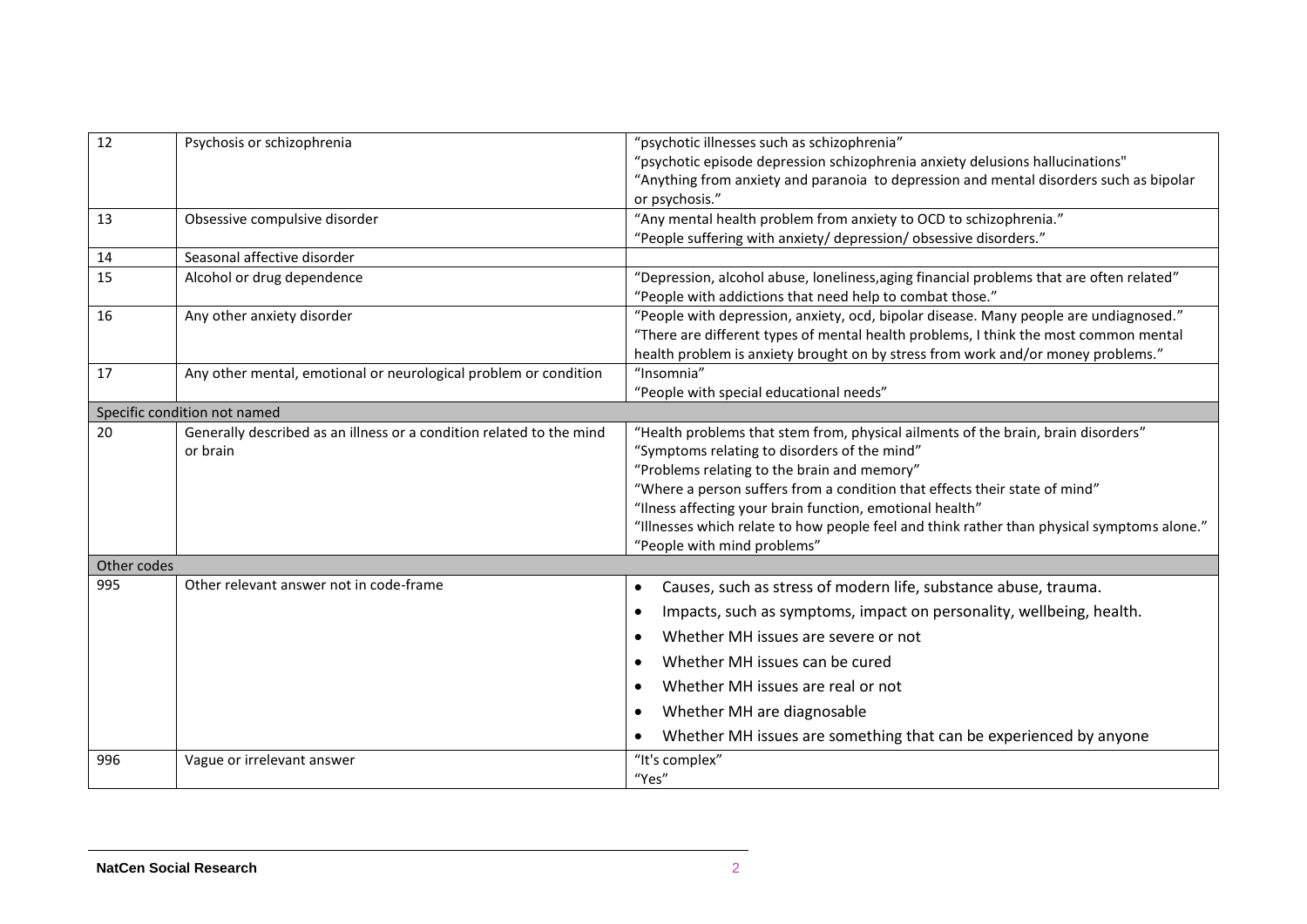| 997 | litor unable to code<br>Edito. |                                                                 |
|-----|--------------------------------|-----------------------------------------------------------------|
| 998 | Refusea                        |                                                                 |
| 999 | Don't Know                     | 't know the answer to that and that is from experience."<br>dor |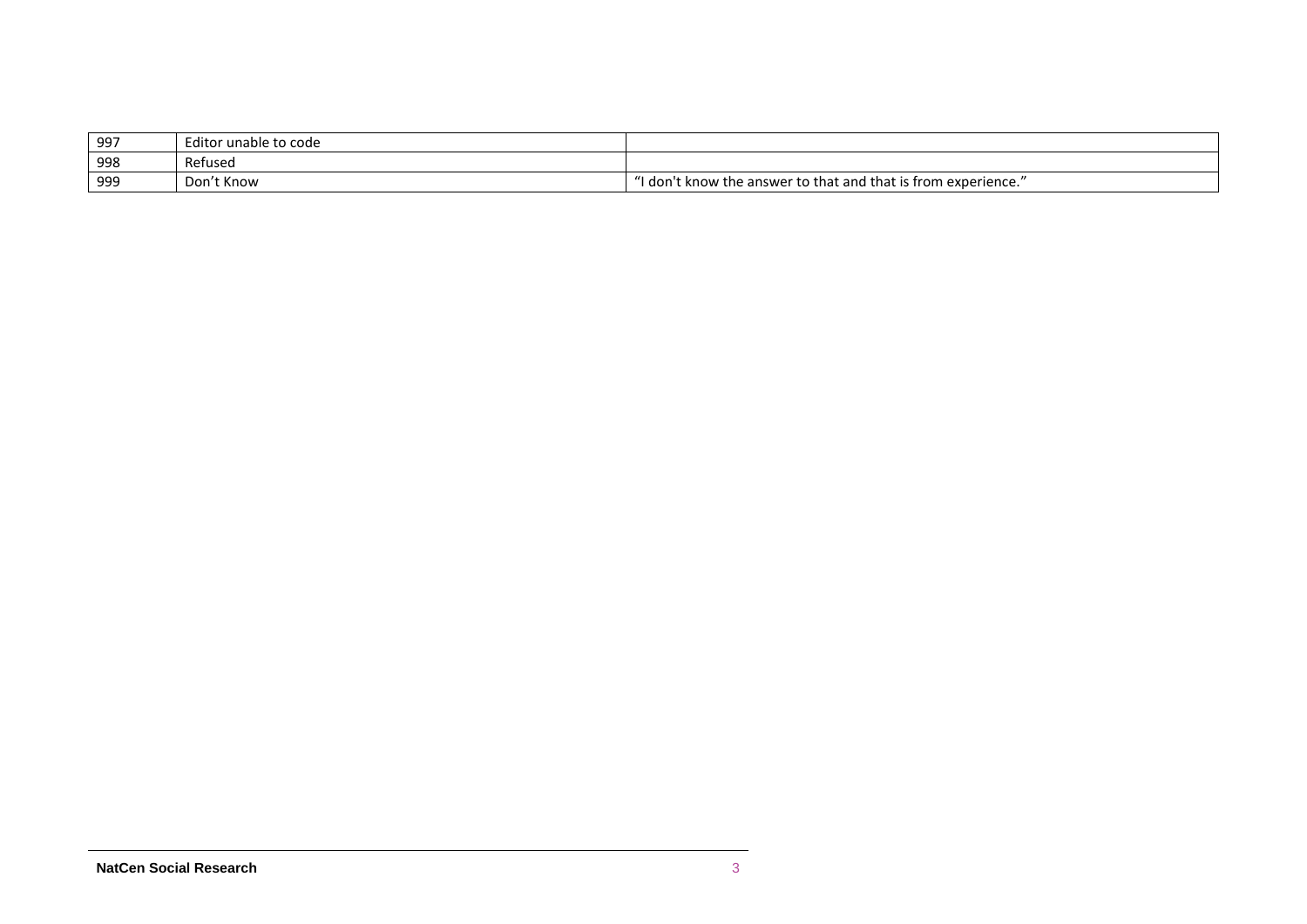**MHResAim:** What do you think mental health research **aims to achieve**?

| <b>CODE</b> | <b>DESCRIPTION</b>                                             | <b>EXAMPLES</b>                                                                        |
|-------------|----------------------------------------------------------------|----------------------------------------------------------------------------------------|
|             | Understanding how mental health conditions/the brain works     | "Understanding of why people get mental health illness and what can be done to prevent |
|             |                                                                | and / or treat it."                                                                    |
|             |                                                                | "To understand underlying factors which may cause mental health issues"                |
|             |                                                                | "Clarification of what's going on in your hear head."                                  |
|             | Developing ways to prevent people developing mental health     | "Understanding of why people get mental health illness and what can be done to prevent |
|             | conditions                                                     | and / or treat it."                                                                    |
|             |                                                                | "find new ways to prevent / cure mental health"                                        |
|             |                                                                | "How to prevent and cure and understand mental illnesses."                             |
| 3           | Developing ways to help people manage mental health conditions | "To alleviate the distress caused by any mental health disturbance"                    |
|             |                                                                | "How to help someone to understand and control it better instead of using tablets"     |
|             | Developing ways to cure or treat mental health conditions      | "Understanding of why people get mental health illness and what can be done to prevent |
|             |                                                                | and / or treat it."                                                                    |
|             |                                                                | "find new ways to prevent / cure mental health"                                        |
|             |                                                                | "cures/alleviation by therapy or drugs"                                                |
| Other codes |                                                                |                                                                                        |
| 995         | Other relevant answer not in code-frame                        |                                                                                        |
| 996         | Vague or irrelevant answer                                     |                                                                                        |
| 997         | Editor unable to code                                          |                                                                                        |
| 998         | Refused                                                        |                                                                                        |
| 999         | Don't Know                                                     |                                                                                        |